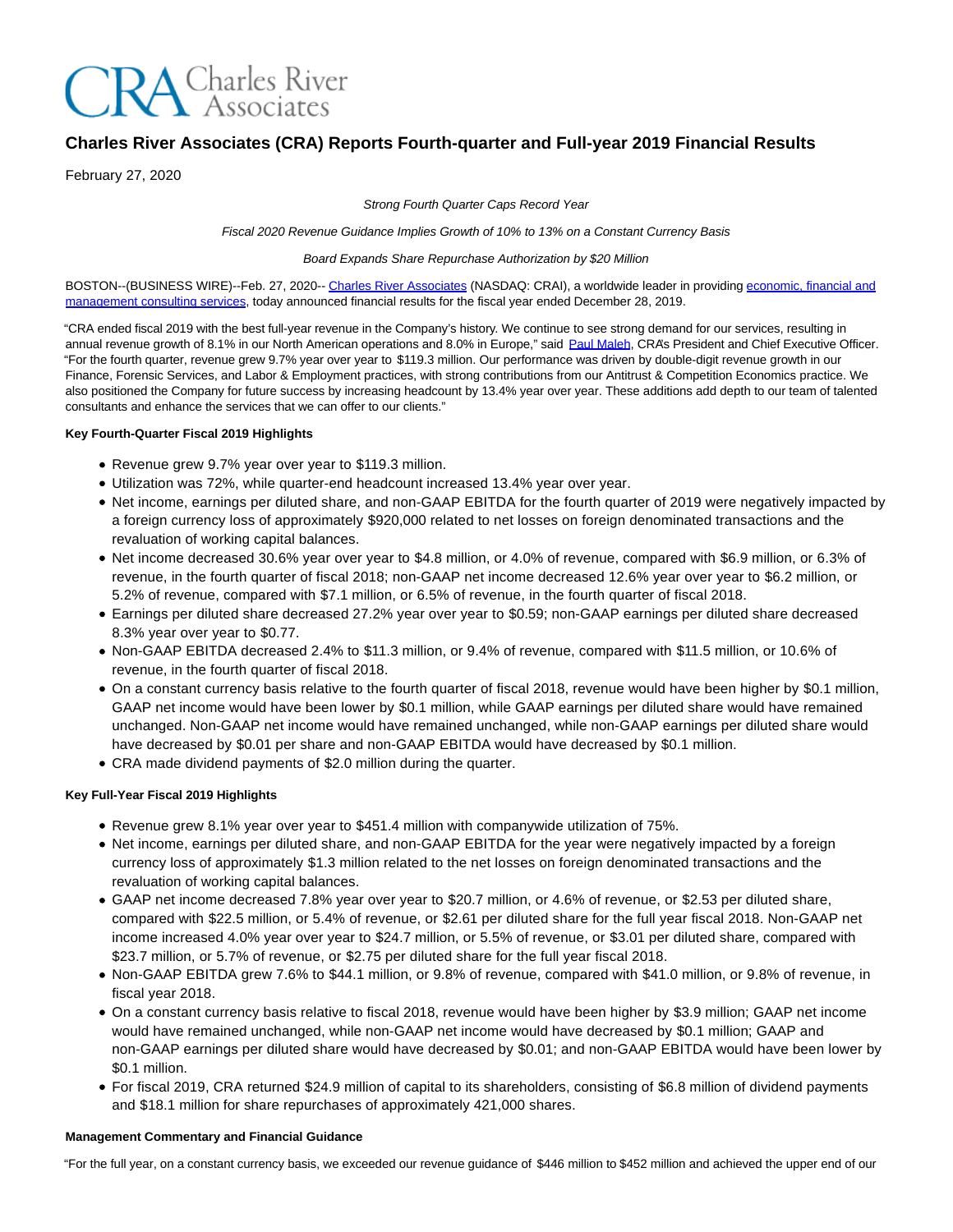non-GAAP EBITDA margin guidance range of 9.2% to 10.2%," Maleh said. "To elaborate, fiscal year 2019 revenue on a constant currency basis was \$455.3 million, consisting of \$451.4 million of reported results and a \$3.9 million adjustment for currency headwinds. Full year non-GAAP EBITDA and non-GAAP EBITDA margin were \$44.1 million and 9.8%, respectively. On a constant currency basis, non-GAAP EBITDA decreased by \$0.1 million to \$44.0 million, or 9.7% of revenue. If we add back the previously mentioned foreign currency loss of \$1.3 million, the majority of which was incurred during the fourth quarter, non-GAAP EBITDA margin would have been 10.0% on a constant currency basis."

"In 2020, we look to build on our trend of broad-based, profitable growth while striving to be the firm of choice for our clients' most important litigation, regulatory, and strategic challenges. For the full-year fiscal 2020, on a constant currency basis relative to fiscal 2019, we expect revenue in the range of \$495 million to \$510 million, and non-GAAP EBITDA margin in the range of 9.2% to 10.2%. While we are pleased with CRA's strong performance in 2019, we remain mindful that uncertainties around global economic and political conditions can affect our business," Maleh concluded.

CRA does not provide reconciliations of its annual non-GAAP EBITDA margin guidance to GAAP net income margin because CRA is unable to estimate with reasonable certainty the revaluation of contingent consideration liabilities, unusual gains or charges, foreign currency exchange rates, and the resulting effect of these items, and of equity awards, on CRA's taxes without unreasonable effort. These items are uncertain, depend on various factors, and may have a material effect on CRA's results computed in accordance with GAAP. A reconciliation between the historical GAAP and non-GAAP financial measures presented in this release is provided in the financial tables at the end of this release.

#### **Share Repurchase Expansion and Quarterly Dividend**

CRA also announced today that its Board of Directors has authorized an expanded share repurchase program of \$20 million of CRA's common stock, in addition to the \$3.5 million remaining under its existing share repurchase program. CRA may repurchase shares in the open market or in privately negotiated transactions in accordance with applicable insider trading and other securities laws and regulations. The timing, amount and extent to which CRA repurchases shares will depend upon market conditions and other factors it may consider in its sole discretion.

On February 27, 2020, CRA's Board of Directors declared a quarterly cash dividend of \$0.23 per common share, payable on March 20, 2020 to shareholders of record as of March 10, 2020. CRA expects to continue paying quarterly dividends, the declaration, timing and amounts of which remain subject to the discretion of CRA's Board of Directors.

#### **Conference Call Information and Prepared CFO Remarks**

CRA will host a conference call today at 10:00 a.m. ET to discuss its fourth-quarter and fiscal-year 2019 financial results. To listen to the live call, please visit the ["Investor Relations"](https://cts.businesswire.com/ct/CT?id=smartlink&url=https%3A%2F%2Fcrainternationalinc.gcs-web.com%2Finvestor-overview&esheet=52180336&newsitemid=20200227005489&lan=en-US&anchor=Investor+Relations&index=4&md5=2a487cf1e2219c094409c79185f9033a) section of CRA's website at [http://www.crai.com,](https://cts.businesswire.com/ct/CT?id=smartlink&url=http%3A%2F%2Fwww.crai.com%2FDefault.aspx&esheet=52180336&newsitemid=20200227005489&lan=en-US&anchor=http%3A%2F%2Fwww.crai.com&index=5&md5=da5a422930403a0b0a695f8c12db9c30) or dial (877) 709-8155 or (201) 689-8881. An [archived v](https://cts.businesswire.com/ct/CT?id=smartlink&url=https%3A%2F%2Fcrainternationalinc.gcs-web.com%2Fevents-and-presentations%2Fpast-event&esheet=52180336&newsitemid=20200227005489&lan=en-US&anchor=archived&index=6&md5=0530a4f5a25b6f11209ba55d720810ad)ersion of the webcast will be available on CRA's website for one year.

In combination with this press release, CRA has posted prepared remarks by its CFO Chad Holmes under ["Conference Call Materials"](https://cts.businesswire.com/ct/CT?id=smartlink&url=https%3A%2F%2Fcrainternationalinc.gcs-web.com%2Ffinancial-information%2Fquarterly-results&esheet=52180336&newsitemid=20200227005489&lan=en-US&anchor=Conference+Call+Materials&index=7&md5=7f3321ef04f7e1bedf7b8ed4a9fb171d) in the " [Investor](https://cts.businesswire.com/ct/CT?id=smartlink&url=https%3A%2F%2Fcrainternationalinc.gcs-web.com%2Finvestor-overview&esheet=52180336&newsitemid=20200227005489&lan=en-US&anchor=Investor+Relations&index=8&md5=00b1aab782ca8d4d45c533185555d642) Relations" section on CRA's website at [http://www.crai.com.](https://cts.businesswire.com/ct/CT?id=smartlink&url=http%3A%2F%2Fwww.crai.com%2FDefault.aspx&esheet=52180336&newsitemid=20200227005489&lan=en-US&anchor=http%3A%2F%2Fwww.crai.com&index=9&md5=306f0594774ffb04335171979990edad) These remarks are offered to provide the investment community with additional background on CRA's financial results prior to the start of the conference call.

#### **About Charles River Associates (CRA)**

Charles River Associates® is a leading global consulting firm specializing i[n economic, financial, and management consulting services.](https://cts.businesswire.com/ct/CT?id=smartlink&url=http%3A%2F%2Fwww.crai.com%2F&esheet=52180336&newsitemid=20200227005489&lan=en-US&anchor=economic%2C+financial%2C+and+management+consulting+services&index=10&md5=314197eff2247f329469ed1b7939f6d7) CRA advises clients on economic and financial matters pertaining to litigation and regulatory proceedings, and guides corporations through critical business strategy and performance-related issues. Since 1965, clients have engaged CRA for its unique combination of functional expertise and industry knowledge, and for its objective solutions to complex problems. Headquartered in Boston, CRA has offices throughout the world. Detailed information about Charles River Associates, a registered trade name of CRA International, Inc., is available a[t www.crai.com.](https://cts.businesswire.com/ct/CT?id=smartlink&url=http%3A%2F%2Fwww.crai.com&esheet=52180336&newsitemid=20200227005489&lan=en-US&anchor=www.crai.com&index=11&md5=7287fb93c8799ec38a76134ba2f8337e) Follow us o[n LinkedIn,](https://cts.businesswire.com/ct/CT?id=smartlink&url=https%3A%2F%2Fwww.linkedin.com%2Fcompany%2Fcharles-river-associates&esheet=52180336&newsitemid=20200227005489&lan=en-US&anchor=LinkedIn&index=12&md5=90393c058c799f04e475d2f37877049e) [Twitter,](https://cts.businesswire.com/ct/CT?id=smartlink&url=https%3A%2F%2Ftwitter.com%2FNews_CRA&esheet=52180336&newsitemid=20200227005489&lan=en-US&anchor=Twitter&index=13&md5=2cb2509425494fba649f1ae58d717bc2) and [Facebook.](https://cts.businesswire.com/ct/CT?id=smartlink&url=https%3A%2F%2Fwww.facebook.com%2FCharlesRiverAssociates&esheet=52180336&newsitemid=20200227005489&lan=en-US&anchor=Facebook&index=14&md5=6de862b7e0c3e3b8755fe29414e25d24)

#### **NON-GAAP FINANCIAL MEASURES**

In this release, CRA has supplemented the presentation of its financial results calculated in accordance with U.S. generally accepted accounting principles or "GAAP" with financial measures that were not calculated in accordance with GAAP. CRA believes that the non-GAAP financial measures described in this press release are important to management and investors because these measures supplement the understanding of CRA's ongoing operating results and financial condition. In addition, these non-GAAP measures are used by CRA in its budgeting process, and the non-GAAP adjustments described below are made to the performance measures for some of CRA's performance-based compensation.

The adjustments made to the financial measures identified in this release as "non-GAAP" are as follows: for the fourth quarter and full year fiscal 2019, the adjustments exclude non-cash amounts relating to valuation changes in contingent consideration and related tax effects; for the fourth quarter and full year fiscal 2018, the adjustments also exclude the final liquidating distribution from GNU123 Liquidating Corporation ("GNU") in December 2018 (GNU was our majority owned subsidiary that was dissolved on December 15, 2017); and for the full year fiscal 2018, the adjustments also exclude net costs related to lease recapture and related tax effects. This release also presents certain current fiscal period financial measures on a "constant currency" basis in order to isolate the effect that foreign currency exchange rate fluctuations can have on CRA's financial results. These constant currency measures are determined by recalculating the current fiscal period local currency financial measure using the specified corresponding prior fiscal period's foreign exchange rates. Finally, this release also presents the non-GAAP financial metric EBITDA.

All of the non-GAAP financial measures referred to above should be considered in conjunction with, and not as a substitute for, the GAAP financial information presented in this release. EBITDA and the financial measures identified in this release as "non-GAAP" are reconciled to their GAAP comparable measures in the financial tables appended to the end of this press release. In evaluating these non-GAAP financial measures, note that the non-GAAP financial measures used by CRA may be calculated differently from, and therefore may not be comparable to, similarly titled measures used by other companies.

#### **SAFE HARBOR STATEMENT**

Statements in this press release concerning our future business, operating results and financial condition, including those concerning guidance on future revenue and non-GAAP EBITDA margin, the impact of exchange rate fluctuations on our financial results, our expectations regarding continued growth, our expectations regarding the payment of any future quarterly dividends and the level and extent of any purchases under our share repurchase program, and statements using the terms "outlook," "expect," or similar expressions, are "forward-looking" statements as defined in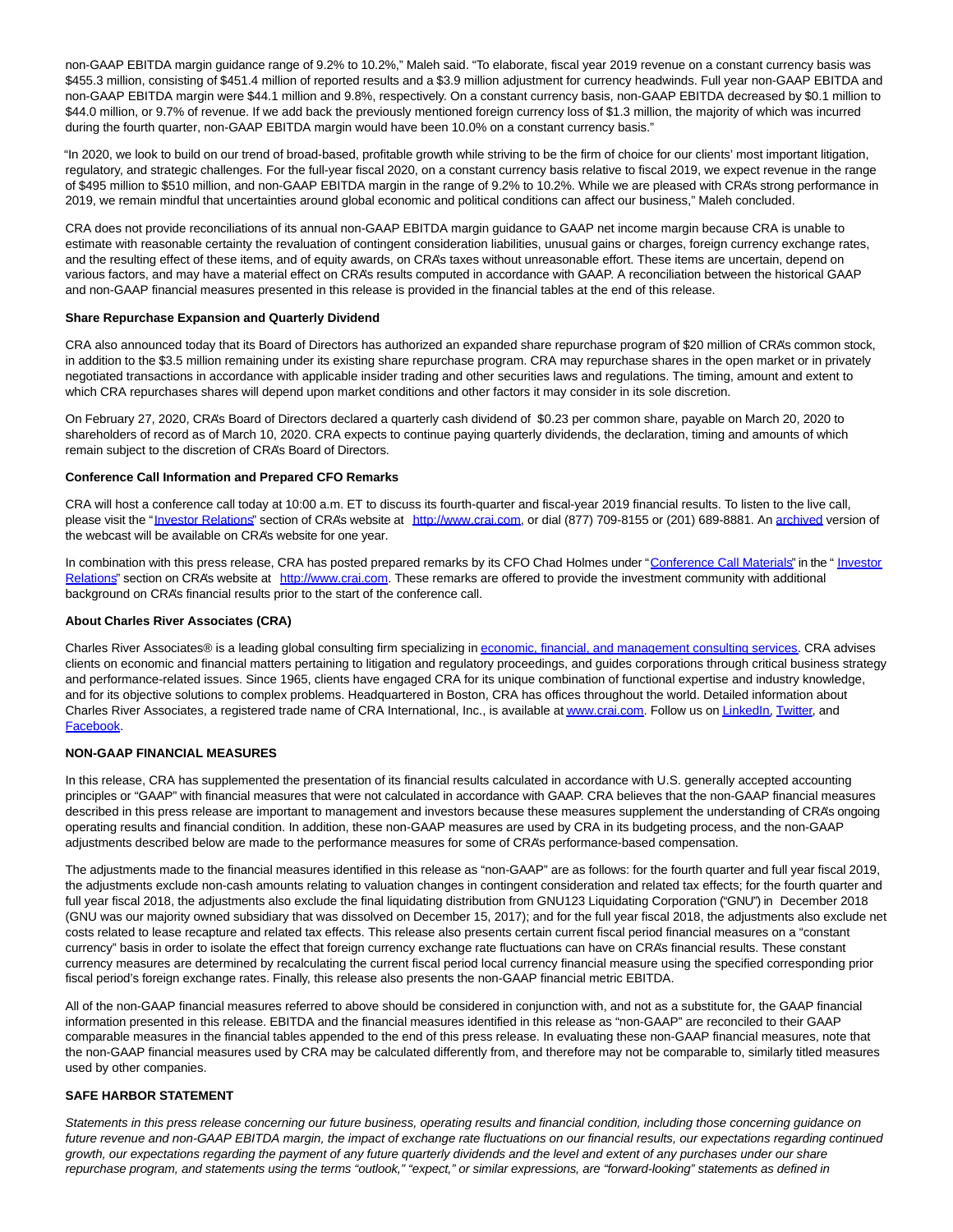Section 21 of the Exchange Act. These statements are based upon our current expectations and various underlying assumptions. Although we believe there is a reasonable basis for these statements and assumptions, and these statements are expressed in good faith, these statements are subject to a number of additional factors and uncertainties. Our actual revenue and non-GAAP EBITDA margin in fiscal 2020 on a constant currency basis relative to fiscal 2019 could differ materially from the quidance presented herein, and our actual performance and results may differ materially from the performance and results contained in or implied by the other forward-looking statements made herein, due to many important factors. These factors include, but are not limited to, the possibility that the demand for our services may decline as a result of changes in general and industry specific economic conditions; the timing of engagements for our services; the effects of competitive services and pricing; our ability to attract and retain key employee or non-employee experts; the inability to integrate and utilize existing consultants and personnel; the decline or reduction in project work or activity; global economic conditions including less stable political and economic environments; foreign currency exchange rate fluctuations; unanticipated expenses and liabilities; risks inherent in international operations; changes in tax law or accounting standards, rules, and regulations; our ability to collect on forgivable loans should any become due; and professional and other legal liability or settlements. Additional risks and uncertainties are discussed in our periodic filings with the Securities and Exchange Commission under the heading "Risk Factors." The inclusion of such forward-looking information should not be regarded as our representation that the future events, plans, or expectations contemplated will be achieved. Except as may be required by law, we undertake no obligation to update any forward-looking statements after the date of this press release, and we do not intend to do so.

# **CRA INTERNATIONAL, INC. CONDENSED CONSOLIDATED STATEMENTS OF OPERATIONS FOR THE FISCAL QUARTERS AND FISCAL YEAR-TO-DATE PERIODS ENDED DECEMBER 28, 2019 COMPARED TO DECEMBER 29, 2018 (IN THOUSANDS, EXCEPT PER SHARE DATA)**

|                                                                           |                                |                         | <b>Fiscal Quarter Ended</b> |                           | <b>Fiscal Year-to-Date Period Ended</b> |                         |                      |                           |  |  |
|---------------------------------------------------------------------------|--------------------------------|-------------------------|-----------------------------|---------------------------|-----------------------------------------|-------------------------|----------------------|---------------------------|--|--|
|                                                                           | <b>December</b><br>28,<br>2019 | As a %<br>of<br>Revenue | December 29,<br>2018        | As a $%$<br>of<br>Revenue | December 28,<br>2019                    | As a %<br>of<br>Revenue | December 29,<br>2018 | As a $%$<br>of<br>Revenue |  |  |
| Revenues                                                                  | \$119,262                      | 100.0%                  | \$108,763                   | 100.0%                    | \$451,370                               | 100.0%                  | \$417.648            | 100.0%                    |  |  |
| Cost of services (exclusive of                                            |                                |                         |                             |                           |                                         |                         |                      |                           |  |  |
| depreciation and amortization)                                            | 84,349                         | 70.7%                   | 76,372                      | 70.2%                     | 317,761                                 | 70.4%                   | 289,185              | 69.2%                     |  |  |
| Selling, general and administrative                                       |                                |                         |                             |                           |                                         |                         |                      |                           |  |  |
| expenses                                                                  | 24,684                         | 20.7%                   | 21,851                      | 20.1%                     | 93,613                                  | 20.7%                   | 89,533               | 21.4%                     |  |  |
| Depreciation and amortization                                             | 2,952                          | 2.5%                    | 2,695                       | 2.5%                      | 10,648                                  | 2.4%                    | 9,995                | 2.4%                      |  |  |
| Income from operations                                                    | 7,277                          | 6.1%                    | 7,845                       | 7.2%                      | 29,348                                  | 6.5%                    | 28,935               | 6.9%                      |  |  |
| GNU gain on sale of business<br>assets and subsequent liquidation         |                                |                         | 258                         | 0.2%                      |                                         |                         | 258                  | 0.1%                      |  |  |
| Interest expense, net                                                     | (300)                          | $-0.3%$                 | (87)                        | $-0.1%$                   | (1, 254)                                | $-0.3%$                 | (647)                | $-0.2%$                   |  |  |
| Foreign currency gains (losses),                                          |                                |                         |                             |                           |                                         |                         |                      |                           |  |  |
| net                                                                       | (918)                          | $-0.8%$                 | 315                         | 0.3%                      | (1, 297)                                | $-0.3%$                 | 387                  | 0.1%                      |  |  |
| Income before provision for<br>income taxes and noncontrolling            |                                |                         |                             |                           |                                         |                         |                      |                           |  |  |
| interest                                                                  | 6,059                          | 5.1%                    | 8,331                       | 7.7%                      | 26,797                                  | 5.9%                    | 28,933               | 6.9%                      |  |  |
| Provision for income taxes                                                | 1,296                          | 1.1%                    | 1,492                       | 1.4%                      | 6,050                                   | 1.3%                    | 6,461                | 1.5%                      |  |  |
| Net income                                                                | 4,763                          | 4.0%                    | 6,839                       | 6.3%                      | 20,747                                  | 4.6%                    | 22,472               | 5.4%                      |  |  |
| Net (income) loss attributable to<br>noncontrolling interests, net of tax |                                |                         | 20                          | 0.0%                      |                                         |                         | 20                   | 0.0%                      |  |  |
| Net income attributable to CRA                                            |                                |                         |                             |                           |                                         |                         |                      |                           |  |  |
| International, Inc.                                                       | 4,763                          | 4.0%                    | \$<br>6,859                 | 6.3%                      | \$20,747                                | 4.6%                    | \$<br>22,492         | 5.4%                      |  |  |
| Net income per share attributable<br>to CRA International, Inc.:          |                                |                         |                             |                           |                                         |                         |                      |                           |  |  |
| Basic                                                                     | 0.61<br>\$                     |                         | 0.85<br>S                   |                           | 2.63                                    |                         | 2.76<br>S            |                           |  |  |
| <b>Diluted</b>                                                            | \$<br>0.59                     |                         | \$<br>0.81                  |                           | 2.53<br>\$                              |                         | \$<br>2.61           |                           |  |  |
| Weighted average number of<br>shares outstanding:                         |                                |                         |                             |                           |                                         |                         |                      |                           |  |  |
| Basic                                                                     | 7,757                          |                         | 8,040                       |                           | 7,866                                   |                         | 8,107                |                           |  |  |
| <b>Diluted</b>                                                            | 8,053                          |                         | 8,435                       |                           | 8,167                                   |                         | 8,570                |                           |  |  |

**CRA INTERNATIONAL, INC. RECONCILIATION OF NON-GAAP FINANCIAL MEASURES FOR THE FISCAL QUARTERS AND FISCAL YEAR-TO-DATE PERIODS ENDED DECEMBER 28, 2019 COMPARED TO DECEMBER 29, 2018**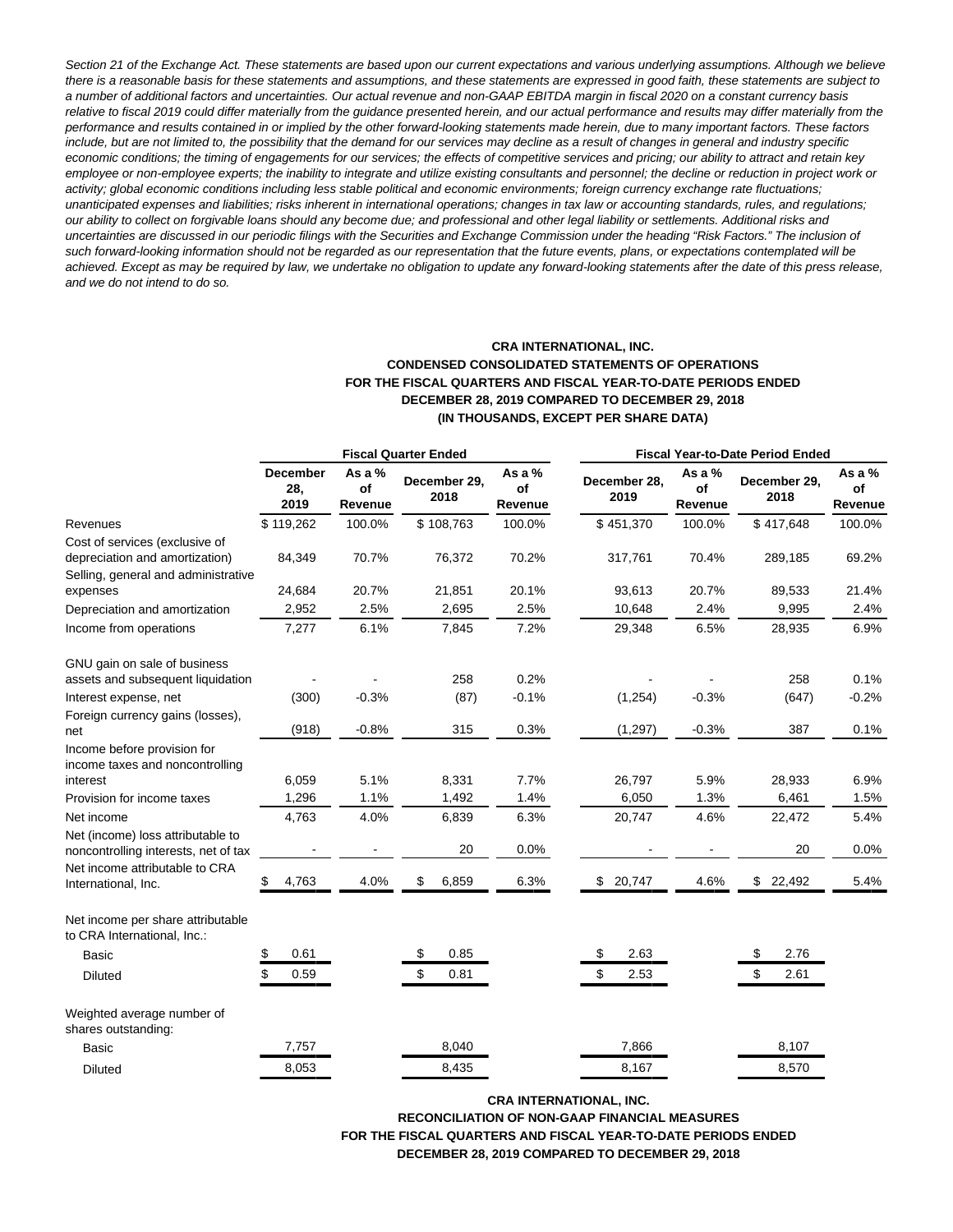### **(IN THOUSANDS, EXCEPT PER SHARE DATA)**

|                                                                                                                                | <b>Fiscal Quarter Ended</b>    |                      |                                |                      | <b>Fiscal Year-to-Date Period Ended</b> |                      |                                |                      |  |  |
|--------------------------------------------------------------------------------------------------------------------------------|--------------------------------|----------------------|--------------------------------|----------------------|-----------------------------------------|----------------------|--------------------------------|----------------------|--|--|
|                                                                                                                                | <b>December</b><br>28,<br>2019 | As a % of<br>Revenue | <b>December</b><br>29,<br>2018 | As a % of<br>Revenue | <b>December</b><br>28,<br>2019          | As a % of<br>Revenue | <b>December</b><br>29,<br>2018 | As a % of<br>Revenue |  |  |
| Revenues                                                                                                                       | \$119,262                      | 100.0%               | \$108,763                      | 100.0%               | \$451,370                               | 100.0%               | \$417,648                      | 100.0%               |  |  |
| Net income attributable to CRA<br>International, Inc.<br>Net income (loss) attributable to<br>noncontrolling interests, net of | \$<br>4,763                    | 4.0%                 | \$<br>6,859                    | 6.3%                 | \$20,747                                | 4.6%                 | \$22,492                       | 5.4%                 |  |  |
| tax                                                                                                                            |                                |                      | (20)                           | 0.0%                 |                                         |                      | (20)                           | 0.0%                 |  |  |
| Net income                                                                                                                     | 4,763                          | 4.0%                 | 6,839                          | 6.3%                 | 20,747                                  | 4.6%                 | 22,472                         | 5.4%                 |  |  |
| Adjustments needed to reconcile<br>GAAP net income to non-GAAP<br>net income:                                                  |                                |                      |                                |                      |                                         |                      |                                |                      |  |  |
| Non-cash valuation change in<br>contingent consideration                                                                       | 1,947                          | 1.6%                 | 633                            | 0.6%                 | 5,382                                   | 1.2%                 | 1,060                          | 0.3%                 |  |  |
| Net costs related to lease<br>recapture                                                                                        |                                |                      |                                |                      |                                         |                      | 555                            | 0.1%                 |  |  |
| Net operating expenses from<br>GNU123 Liquidating<br>Corporation                                                               |                                |                      | 47                             | 0.0%                 |                                         |                      | 47                             | 0.0%                 |  |  |
| Gain on sale of GNU123<br><b>Liquidating Corporation</b>                                                                       |                                |                      | (258)                          | $-0.2%$              |                                         |                      | (258)                          | $-0.1%$              |  |  |
| Tax effect on adjustments                                                                                                      | (527)                          | $-0.4%$              | (187)                          | $-0.2%$              | (1, 458)                                | $-0.3%$              | (161)                          | 0.0%                 |  |  |
| Non-GAAP net income                                                                                                            | 6,183<br>\$                    | 5.2%                 | \$<br>7,074                    | 6.5%                 | \$24,671                                | 5.5%                 | \$23,715                       | 5.7%                 |  |  |
| Non-GAAP net income per<br>share:                                                                                              |                                |                      |                                |                      |                                         |                      |                                |                      |  |  |
| Basic                                                                                                                          | 0.79<br>\$                     |                      | 0.88                           |                      | 3.13                                    |                      | 2.91                           |                      |  |  |
| <b>Diluted</b>                                                                                                                 | 0.77<br>\$                     |                      | 0.84<br>\$                     |                      | 3.01<br>S                               |                      | \$<br>2.75                     |                      |  |  |
| Weighted average number of<br>shares outstanding:                                                                              |                                |                      |                                |                      |                                         |                      |                                |                      |  |  |
| <b>Basic</b>                                                                                                                   | 7,757                          |                      | 8,040                          |                      | 7,866                                   |                      | 8,107                          |                      |  |  |
| <b>Diluted</b>                                                                                                                 | 8,053                          |                      | 8,435                          |                      | 8,167                                   |                      | 8,570                          |                      |  |  |

# **CRA INTERNATIONAL, INC. RECONCILIATION OF NON-GAAP FINANCIAL MEASURES FOR THE FISCAL QUARTERS AND FISCAL YEAR-TO-DATE PERIODS ENDED DECEMBER 28, 2019 COMPARED TO DECEMBER 29, 2018 (IN THOUSANDS)**

|                                                                                                                                | <b>Fiscal Quarter Ended</b> |                                |                      |    | <b>Fiscal Year-to-Date Period Ended</b> |                      |                                |        |                      |                                |      |                      |
|--------------------------------------------------------------------------------------------------------------------------------|-----------------------------|--------------------------------|----------------------|----|-----------------------------------------|----------------------|--------------------------------|--------|----------------------|--------------------------------|------|----------------------|
|                                                                                                                                |                             | <b>December</b><br>28,<br>2019 | As a % of<br>Revenue |    | <b>December</b><br>29,<br>2018          | As a % of<br>Revenue | <b>December</b><br>28,<br>2019 |        | As a % of<br>Revenue | <b>December</b><br>29,<br>2018 |      | As a % of<br>Revenue |
| Revenues                                                                                                                       |                             | \$119,262                      | 100.0%               |    | \$108,763                               | 100.0%               | \$451,370                      |        | 100.0%               | \$417.648                      |      | 100.0%               |
| Net income attributable to CRA<br>International, Inc.<br>Net income (loss) attributable to<br>noncontrolling interests, net of | \$                          | 4,763                          | 4.0%                 | \$ | 6,859                                   | 6.3%                 | \$20,747                       |        | 4.6%                 | \$22,492                       |      | 5.4%                 |
| tax                                                                                                                            |                             |                                |                      |    | (20)                                    | 0.0%                 |                                |        |                      |                                | (20) | $0.0\%$              |
| Net income<br>Adjustments needed to reconcile<br>GAAP net income to non-GAAP<br>net income:<br>Non-cash valuation change in    |                             | 4,763                          | 4.0%                 |    | 6,839                                   | 6.3%                 |                                | 20,747 | 4.6%                 | 22,472                         |      | 5.4%                 |
| contingent consideration                                                                                                       |                             | 1.947                          | 1.6%                 |    | 633                                     | 0.6%                 |                                | 5,382  | 1.2%                 | 1,060                          |      | 0.3%                 |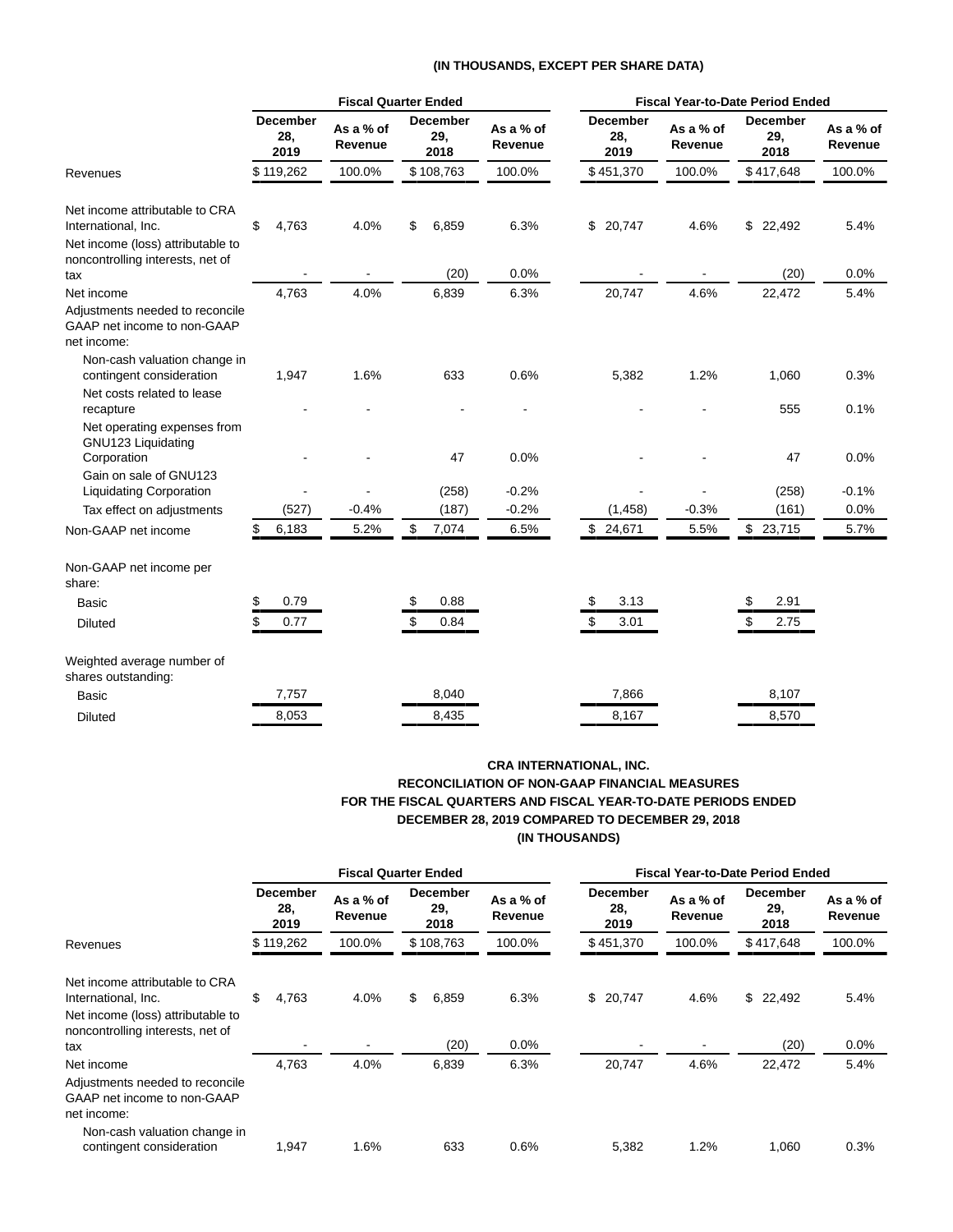| Net costs related to lease<br>recapture                                       |              |         |              |         |              |         | 555          | 0.1%    |
|-------------------------------------------------------------------------------|--------------|---------|--------------|---------|--------------|---------|--------------|---------|
| Net operating expenses from<br>GNU123 Liquidating<br>Corporation              |              |         | 47           | 0.0%    |              |         | 47           | $0.0\%$ |
| Gain on sale of GNU123<br><b>Liquidating Corporation</b>                      |              |         | (258)        | $-0.2%$ |              |         | (258)        | $-0.1%$ |
| Tax effect on adjustments                                                     | (527)        | $-0.4%$ | (187)        | $-0.2%$ | (1, 458)     | $-0.3%$ | (161)        | $0.0\%$ |
| Non-GAAP net income                                                           | 6,183        | 5.2%    | 7,074<br>S   | 6.5%    | 24,671<br>\$ | 5.5%    | \$23,715     | 5.7%    |
| Adjustments needed to reconcile<br>non-GAAP net income to<br>non-GAAP EBITDA: |              |         |              |         |              |         |              |         |
| Interest expense, net                                                         | 300          | 0.3%    | 87           | 0.1%    | 1,254        | 0.3%    | 647          | 0.2%    |
| Provision for income taxes                                                    | 1.823        | 1.5%    | 1,679        | 1.5%    | 7,508        | 1.7%    | 6,622        | 1.6%    |
| Depreciation and amortization                                                 | 2,952        | 2.5%    | 2,695        | 2.5%    | 10,648       | 2.4%    | 9,995        | 2.4%    |
| Non-GAAP EBITDA                                                               | 11,258<br>\$ | 9.4%    | 11,535<br>\$ | 10.6%   | \$<br>44,081 | 9.8%    | \$<br>40,979 | 9.8%    |

### **CRA INTERNATIONAL, INC. CONDENSED CONSOLIDATED BALANCE SHEETS (IN THOUSANDS)**

|                                                | December 28,<br>2019 |    |         |  |  |
|------------------------------------------------|----------------------|----|---------|--|--|
| <b>Assets</b>                                  |                      |    |         |  |  |
| Cash and cash equivalents                      | \$<br>25,639         | \$ | 38,028  |  |  |
| Accounts receivable and unbilled services, net | 144,410              |    | 130,585 |  |  |
| Other current assets                           | 14,028               |    | 12,527  |  |  |
| <b>Total current assets</b>                    | 184,077              |    | 181,140 |  |  |
| Property and equipment, net                    | 61,295               |    | 48,088  |  |  |
| Goodwill and intangible assets, net            | 94,980               |    | 96,054  |  |  |
| Right-of-use assets                            | 130,173              |    |         |  |  |
| Other assets                                   | 62,718               |    | 45,564  |  |  |
| <b>Total assets</b>                            | \$<br>533,243        | \$ | 370,846 |  |  |
| Liabilities and Shareholders' Equity           |                      |    |         |  |  |
| Accounts payable                               | \$<br>26,069         | \$ | 21,938  |  |  |
| Accrued expenses                               | 121,301              |    | 108,233 |  |  |
| Current portion of lease liabilities           | 12,847               |    |         |  |  |
| Other current liabilities                      | 11,193               |    | 12,326  |  |  |
| <b>Total current liabilities</b>               | 171,410              |    | 142,497 |  |  |
| Non-current portion of lease liabilities       | 146,551              |    |         |  |  |
| Other non-current liabilities                  | 17,531               |    | 31,877  |  |  |
| <b>Total liabilities</b>                       | 335,492              |    | 174,374 |  |  |
| Total shareholders' equity                     | 197,751              |    | 196,472 |  |  |
| Total liabilities and shareholders' equity     | \$<br>533,243        | \$ | 370,846 |  |  |

#### **CRA INTERNATIONAL, INC.**

# **CONDENSED CONSOLIDATED STATEMENTS OF CASH FLOWS (IN THOUSANDS)**

|                                                                                        |     | <b>Fiscal Year-to-Date Period Ended</b> |                      |        |  |  |  |  |
|----------------------------------------------------------------------------------------|-----|-----------------------------------------|----------------------|--------|--|--|--|--|
|                                                                                        |     | December 28,<br>2019                    | December 29,<br>2018 |        |  |  |  |  |
| Operating activities:<br>Net income<br>Adjustments to reconcile net income to net cash | \$. | 20.747                                  | S                    | 22,472 |  |  |  |  |

provided by operating activities: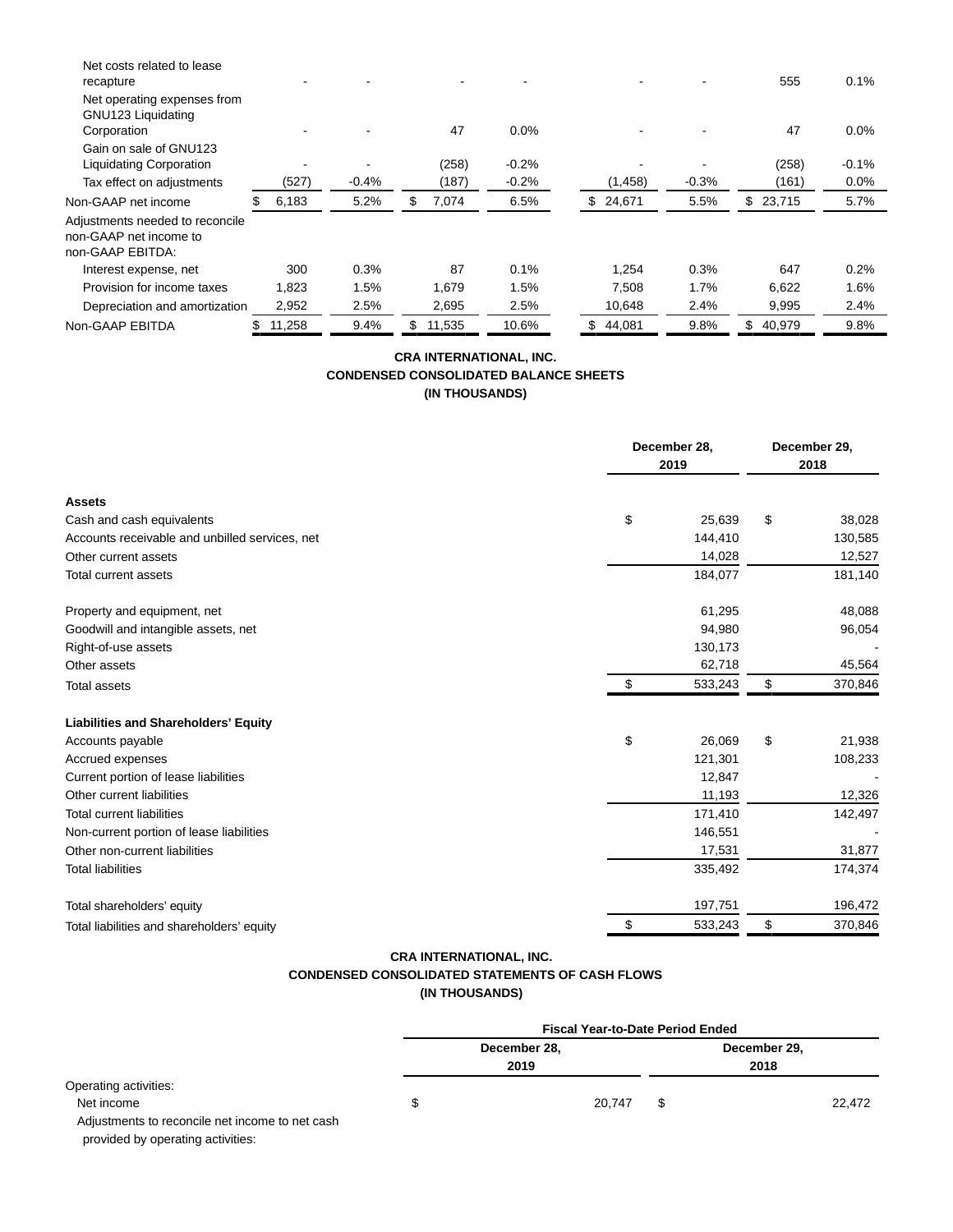| GNU gain on sale of business assets and subsequent<br>liquidation |               | (258)        |
|-------------------------------------------------------------------|---------------|--------------|
| Non-cash items, net                                               | 23,776        | 16,172       |
| Accounts receivable and unbilled services                         | (13, 111)     | (17, 414)    |
| Working capital items, net                                        | (3,580)       | 15,217       |
| Net cash provided by operating activities                         | 27,832        | 36,189       |
| Investing activities:                                             |               |              |
| Purchases of property and equipment                               | (16, 693)     | (15, 447)    |
| Net cash used in investing activities                             | (16, 693)     | (15, 447)    |
| Financing activities:                                             |               |              |
| Issuance of common stock, principally stock option<br>exercises   | 3,211         | 2,166        |
| Borrowings under revolving line of credit                         | 54,000        | 30,161       |
| Repayments under line of credit                                   | (54,000)      | (30, 161)    |
| Tax withholding payments reimbursed by shares                     | (2, 176)      | (3,946)      |
| Cash paid on dividend equivalents                                 | (246)         | (256)        |
| Cash dividend paid to shareholders                                | (6, 539)      | (5,784)      |
| Repurchases of common stock                                       | (18,068)      | (27, 884)    |
| Distribution to noncontrolling interest                           |               | (43)         |
| Net cash used in financing activities                             | (23, 818)     | (35, 747)    |
| Effect of foreign exchange rates on cash and cash<br>equivalents  | 290           | (1,002)      |
| Net decrease in cash and cash equivalents                         | (12, 389)     | (16,007)     |
| Cash and cash equivalents at beginning of period                  | 38,028        | 54,035       |
| Cash and cash equivalents at end of period                        | \$<br>25,639  | \$<br>38,028 |
| Noncash investing and financing activities:                       |               |              |
| Purchases of property and equipment not yet paid for              | \$<br>4,914   | \$<br>303    |
| Purchases of property and equipment by a third party              | \$<br>156     | \$<br>133    |
| Asset retirement obligations                                      | \$<br>428     | \$<br>223    |
| Right-of-use assets obtained in exchange for lease<br>obligations | \$<br>57,827  | \$           |
| Right-of-use assets related to the adoption of ASC 842            | \$<br>82,329  | \$           |
| Lease Liabilities related to the adoption of ASC 842              | \$<br>106,765 | \$           |
| Supplemental cash flow information:                               |               |              |
| Cash paid for taxes                                               | \$<br>7,590   | \$<br>4,813  |
| Cash paid for interest                                            | \$<br>1,157   | \$<br>509    |
| Cash paid for amounts included in operating lease liabilities     | \$<br>14,620  | \$           |
|                                                                   |               |              |

View source version on [businesswire.com:](http://businesswire.com/)<https://www.businesswire.com/news/home/20200227005489/en/>

Contact Chad Holmes Chief Financial Officer Charles River Associates 312-377-2322

Jamie Bernard, IRC Senior Associate Sharon Merrill Associates, Inc. 617-542-5300

Source: Charles River Associates

Contact Chad Holmes Chief Financial Officer